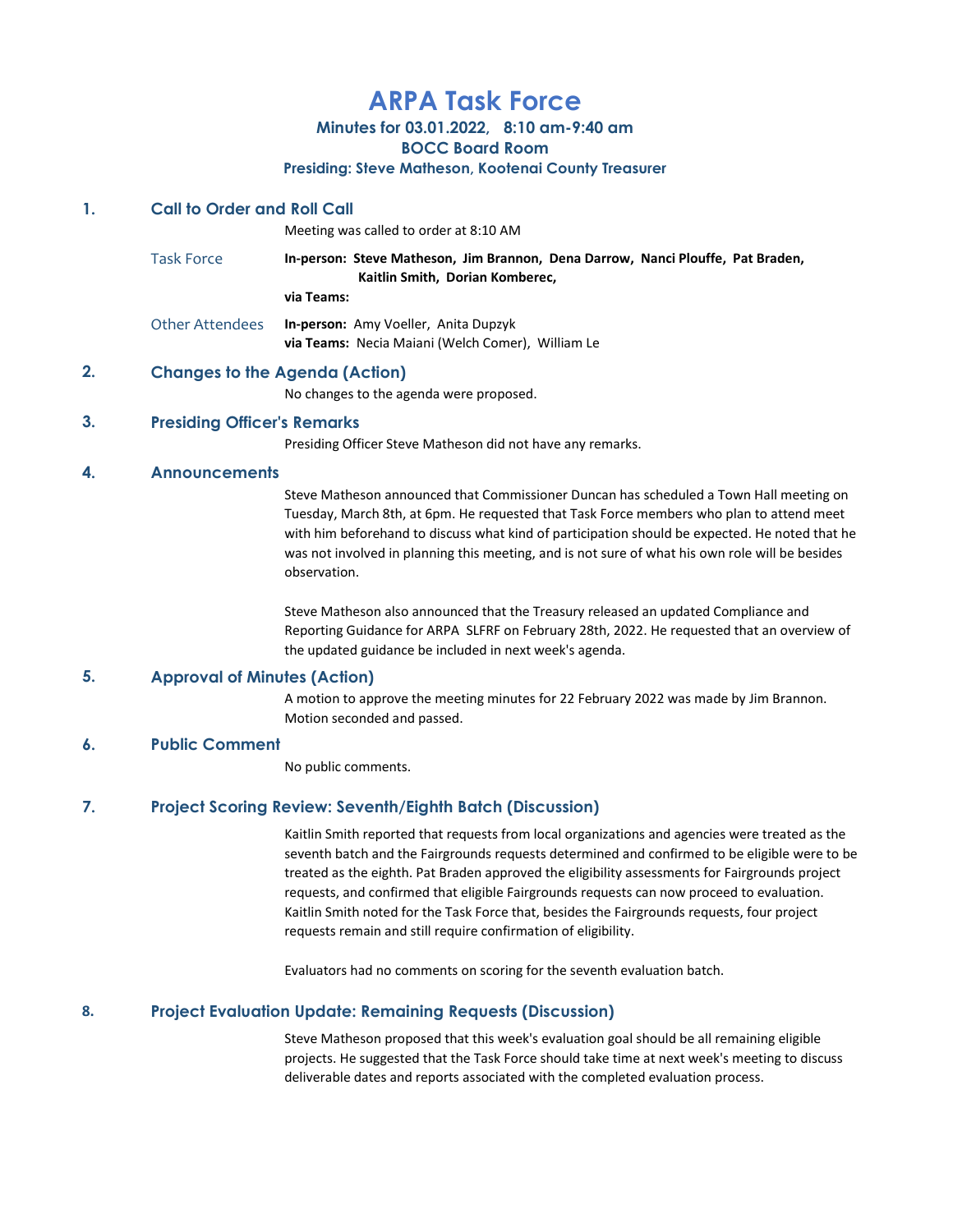#### 9. Setting Aside a Portion of Funds (Discussion)

Steve Matheson inroduced the question of whether the Task Force should recommend that a portion of funds be set aside for future emergent need, and if so: how much, and for how long. Nanci Plouffe suggested \$100-200 thousand as a contingency for PPE expenses. Steve Matheson suggested \$2 million for PPE expenses as well as unforeseen emergent need. The Task Force discussed the deadline for obligation and expenditure of funds, and Steve Matheson suggested that the Task Force recommend that the set-aside be achieved by delaying a final decision on the bottom two or three recommended projects by six months or so.

A final decision on what set-aside of funds to recommend will be made by the Selection Team after evaluation of project requests is complete.

## 10. Selection Team: Planning Project Ranking Process (Discussion)

Steve Matheson reminded the Task Force that the selection team shall be composed of Jody Bieze, Nanci Plouffe, Jim Brannon, and himself. He proposed that, after evaluations are complete, subsequent meetings be reserved for project selection. Other members of the Task Force would be welcome to attend and provide input, but the four selection team members would be the ones required to attend and participate.

After evaluation, the selection team will be provided with a spreadsheet summarizing the evaluation scores of eligible project requests. Steve Matheson asked whether the selection team thinks members should bring their own preferred rankings to compare to the default ranking, or simply begin discussion from the numerical rating. He noted that it is within the selection team's discretion to rank recommendations by other than their evaluation score, and he intends to change rankings based on what he has learned over the course of evaluation. He expects the selection team to engage in extended discussion and debate regarding how projects should be ranked. Nanci Plouffe agreed that thorough debate of project ranking is important to her. Steve Matheson added that the selection meeting or meetings shall also be open public meetings, scheduled and announced in the same fashion as Task Force meetings thus far.

Steve Matheson invited the Task Force to consider how recommendations should be delivered to the Board of County Commissioners, such as through a memorandum or a more extended report.

The Task Force force discussed what elements the final deliverable should contain, including a summary in brief and discussion of dissenting opinions on final rankings. Steve Matheson suggested the full report should also include an explanation of the process, timeline, and publications associated with project solicitation and evauation, as well as the collected documentation produced by the evaluation process. Task Force members agreed. Steve Matheson stated that the full report should be able to speak for itself in explaining Kootenai County's ARPA process in the event that no Task Force members were available to do so, and says he will ask the Board if there are additional specific items which should be included.

Steve Matheson stated his expectation that selection of recommendations and completion of the report will not be completed before late March or early April. Additionally, he noted that Commissioner Duncan's March 8th Town Hall meeting may result in increased interest in the Task Force. Jim Brannon agreed, and suggested that subsequent Task Force meetings be scheduled for Meeting Rooms 1A and 1B.